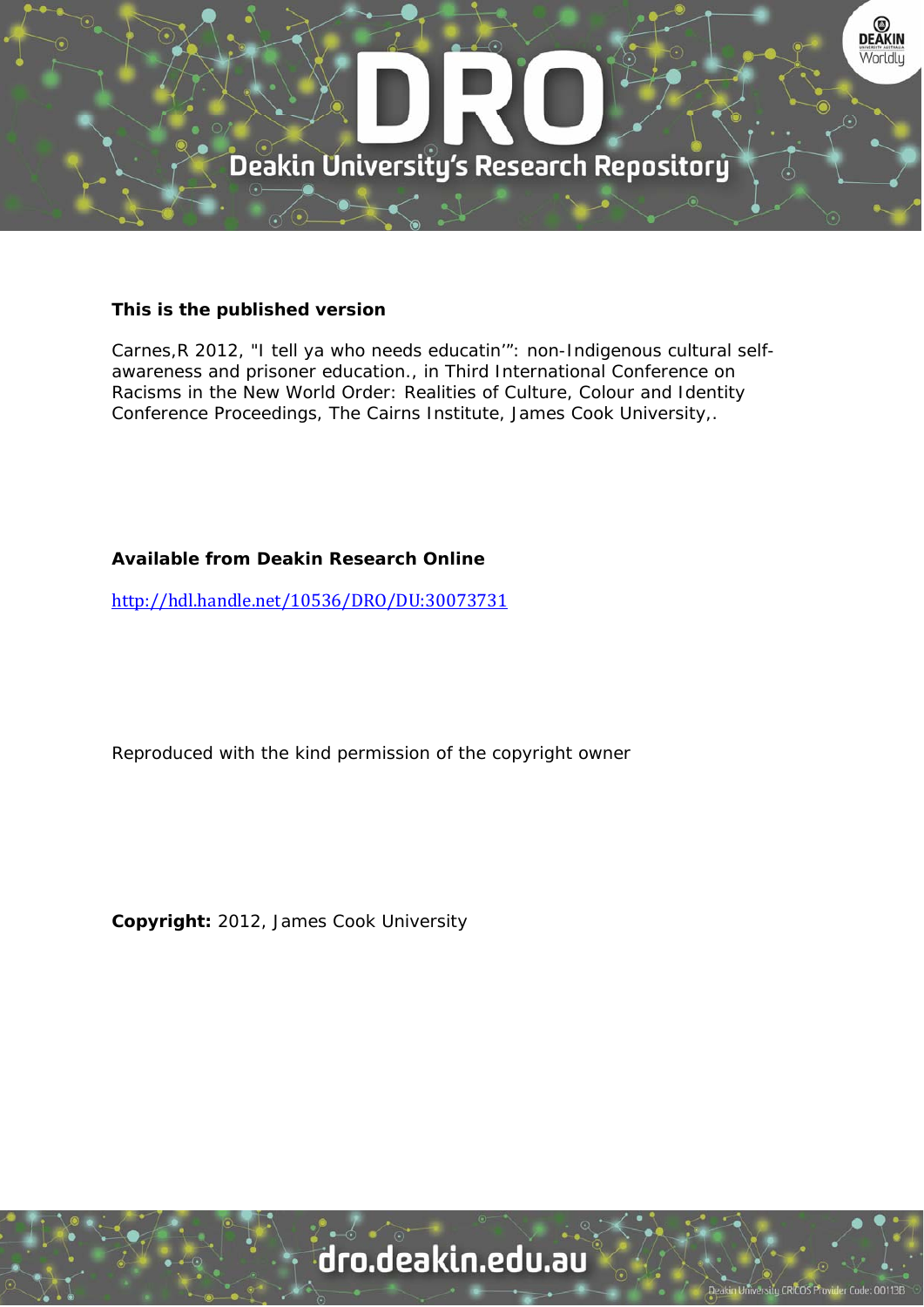# **"I tell ya who needs educatin'": non-Indigenous cultural selfawareness in prisoner education**

#### **Rose Carnes**

PhD candidate, Murdoch University

**Keywords:** critical whiteness studies, white noise, Aboriginal sovereignty, critical ally, cultural self awareness, adult prisoner education.

Currently a PhD candidate at Murdoch University, Rose holds a B.Ed and BSW (Hons) from University of Tasmania and has completed several Masters units in Indigenous Studies at Southern Cross University. She has worked in teaching, counselling, crisis response, politics, management, domestic violence and community development in Tasmania and Western Australia and is a member of the Deaths in Custody Watch Committee in Western Australia. Over the past twelve months Rose has been engaged as consultant by Peel Community Legal Services in Mandurah, Western Australia to facilitate a process of raising awareness of the impact of white privilege on the way the organisation operates and works with vulnerable people. The process has included challenging unquestioned assumptions and work practices.

> **Glen says***, "current education is colonial; it ain't ours. I tell ya who needs educatin', wadjellas".* **Glen is a Noongar man who, along with several other Aboriginal adults living in Western Australia, teaches me in a PhD research project about prisoner education from their perspective. His words pose a question for wadjellas like myself who are raised, taught and work in a white neo-colonial society. We have been raised in, taught in and work in a colonial system. As non-Aboriginal people we have unearned privileges which are often invisible and unacknowledged. How then to address the outcomes of this in a way that might lead to working co-operatively alongside Aboriginal people? What kind of 'educatin' could teach us about our own unacknowledged privilege and the disadvantage this can lead to for others? Is the standard cross-cultural awareness training enough?**

> **This paper shares some of the teachings of Glen and other participants in this research. It expresses the view that, ultimately, the usually unacknowledged legacy of colonisation and associated issue of denied Aboriginal sovereignty lies at the heart of much of the disadvantage experienced by Aboriginal people today when considering education and the prison system. Addressing gaps in non-Indigenous cultural self-awareness by learning from Aboriginal people is an important factor in improving their experiences of education.**

#### **Locating myself and the research**

I begin by introducing myself, the research and the participants. Moreton-Robinson (2000: xv) states, "the protocol for introducing one's self to other Indigenous people is to provide information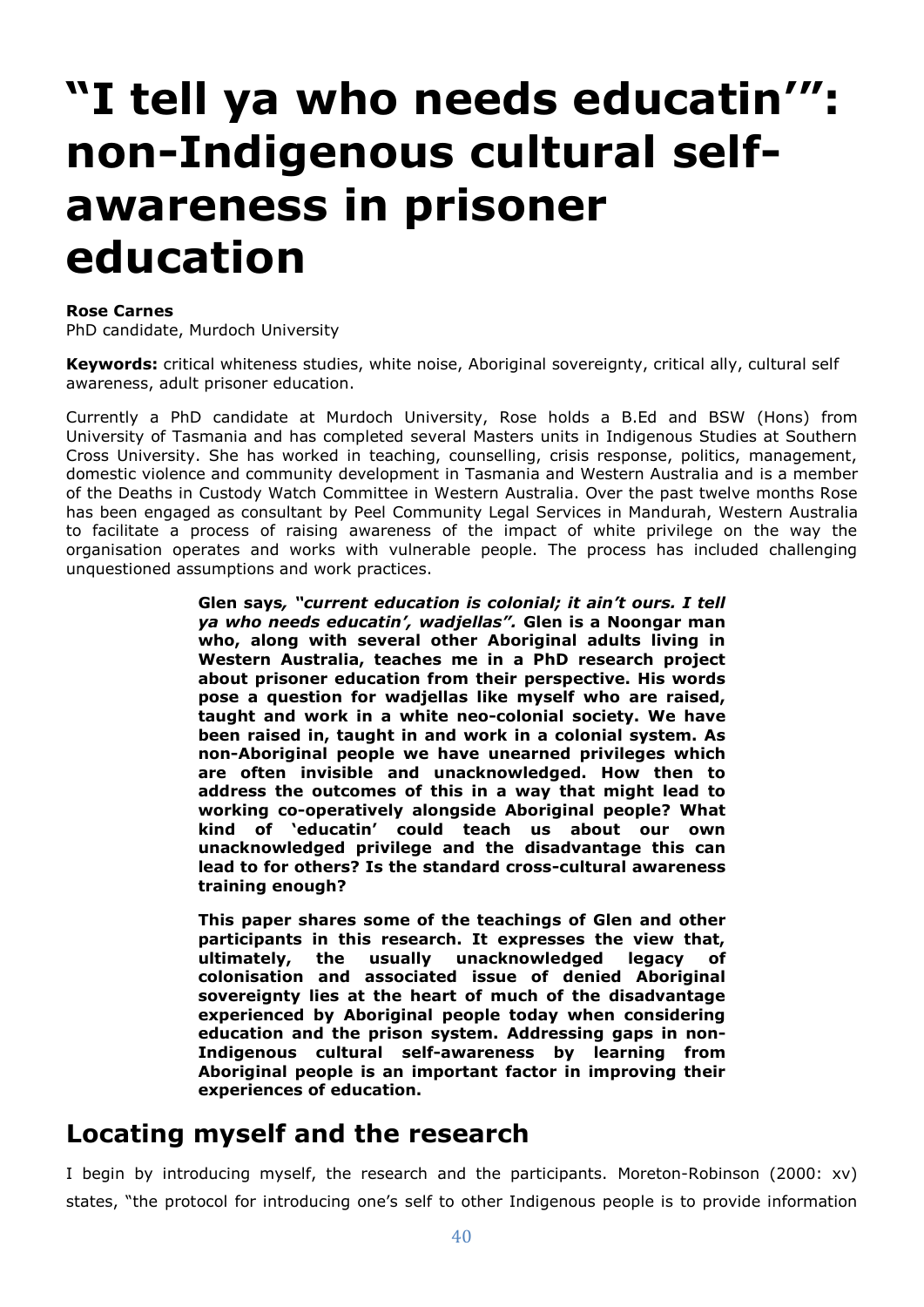about one's cultural location." Identifying as wadjella (the Noongar term for whitefellas like me) situates both the research and I on Noongar country in the south west of Western Australia. I would like to honour the sovereignty of the people of the Noongar nation on whose country I live, work and have undertaken this research.

During the course of this PhD study, *Closing the Gap in Indigenous Prisoner Education,* I have listened to and learned from Indigenous adults about what helped and hindered their experiences of education in Western Australian prisons. The research has been conducted from the standpoint of a critical ally and is therefore driven by underlying questions such as those identified by Carnes (2011b: 20)

- How has colonial history impacted on sovereign First Nations people?
- How can the sovereignty of First Nations people be respected?
- What can be learned from listening to First Nations people?
- How can I be sure that I am not making things worse for First Nations people?
- Am I following an agenda of importance to First Nations people?

Following a brief overview of the theoretical underpinnings of the research, the paper explores an issue of concern for participants and identified as a hindrance in their experiences, namely non-Indigenous Australians' lack of awareness of Aboriginal ways of knowing, being and doing. Glen sums this up when he says, *"I tell ya who needs educatin', wadjellas".*

I argue in this paper that developing cultural self-awareness by non-Indigenous Australians and their ongoing learning about the impact of white noise is required for lasting change in the experiences of education in prisons by Aboriginal people Based on what this PhD research has shown, the paper will outline possible tensions in purposes of education, the role of unacknowledged privilege and denial of Aboriginal sovereignty as impacting on how Aboriginal participants have experienced education. Discussion then shifts to potential ways of building whitefellas' cultural selfawareness.

#### **The participant-teachers**

Like Iseke & Brennus (2011: 247) I argue that research is a way of learning. Therefore, while I have a number of roles, a significant one is learning from rather than about participants. This makes them my teachers and is why I refer to them as participant-teachers. These participant-teachers have been imprisoned on and hail from a range of First Nations countries in Australia including Noongar, Yamatji, Wongi, Eora, and Ngaanyatjarra. To show respect for the voices of these teachers their words are italicised and bolded.

People self-selected into this project and agreed to yarn with me, some in groups and some as individuals. Yarning is a culturally and academically rigorous research method (Bessarab & Ng'andu, 2010) that respects the accountability I have not only to individuals but also to community.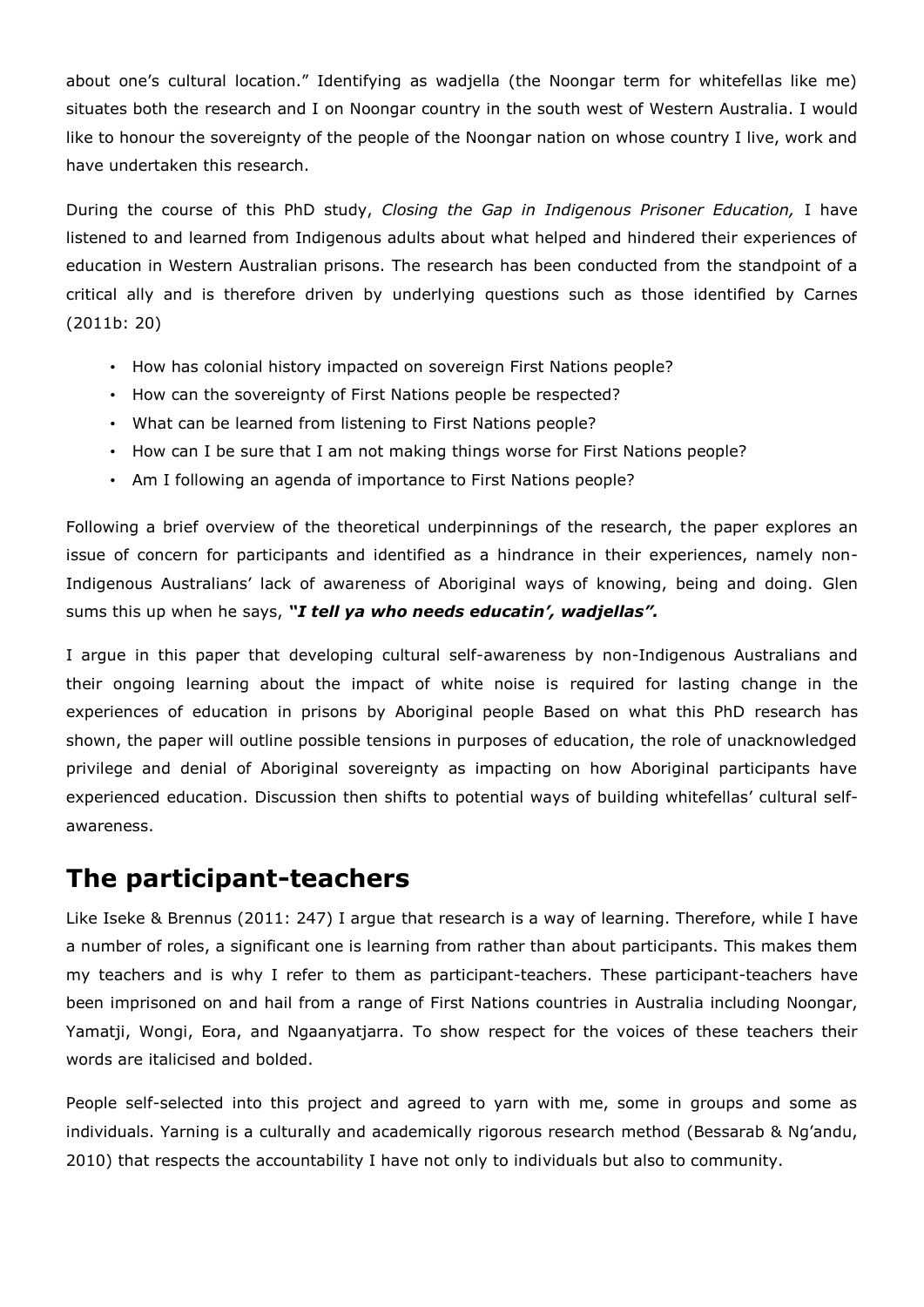It was never intended for the research to try to provide a representative sample of Indigenous people in Western Australia. The participant-teachers ranged in age from eighteen to well into their sixties. Some were men and some were women and some had been in a number of prisons many times. For some English was not their first language. Some came from metropolitan Perth and others from remote communities. All together fifteen people yarned with me either individually or in groups. They had the option of using their own first name or a pseudonym; most chose to use their own name.

Responses from the participant teachers to the question *"What helps and hinders education in Western Australian prisons?"* go beyond a prison setting and western concept of education. The impact of experiences in prisons was not seen as divorced from the web of relationships, country, colonisation, justice and personal experiences of the teachers lives.

### **Theoretical underpinnings**

The research was based on the understanding that whiteness is not a physical characteristic. It is "the invisible norm against which other races are judged in the construction of identity, representation, subjectivity, nationalism and law" (Moreton-Robinson, 2004: vii). The privilege and dominance of whiteness establishes conditions that privilege non-Indigenous people (Gillborn, 2009; Ladson-Billings, 2009, Moreton-Robinson, 2000, 2003; Riggs, 2004, 2007) and leads to a cultural deafness that does not consider the legitimacy of other worldviews (Carnes, 2011a:171). The resulting *white noise,* has been noted by Carnes (2011a) to occur in the thinking, decision making and communication of dominant Settler cultures in relation to Indigenous people. Like the indistinct, fuzzy static of a not quite properly tuned radio white noise inhibits a clear reception and prevents hearing messages distinctly. As much a systemic issue as an individual one, it results from assumed privilege and lack of knowledge of worldviews other than those that dominate.

Attending to white noise and privilege, I maintain, requires opportunities for whitefellas to experience shifts in what Mezirow (2000: 17) calls habits of mind, "broad, generalised, orienting predispositions that act as a filter for interpreting the meaning of experience". These habits of mind, otherwise referred to as norms, values, attitudes, thoughts and beliefs, are considered by English and Peters (2010: 105-106) to "shape, among other things, our psychological self-image, cultural expectations, and epistemic frameworks about what counts as important knowledge". It is not enough I contend for Indigenous people alone to have to make such shifts in thinking in order to match expectations of white world views. Changes and shifts are also required of non-Indigenous people's habits of mind and it is this kind of education that Glen's comments refer to.

The story I tell here dares whitefellas to listen speak, live, practise, research and ultimately learn from a "place of discomfort" (Powis, 2008). Therefore it is not always easy for whitefellas to hear this story because a temptation of white privilege can be to dismiss uneasiness. Though based on research conducted in the Western Australian context, what is discussed may also ring true in other colonised parts of the world. The remainder of this paper will consider, from a critical allies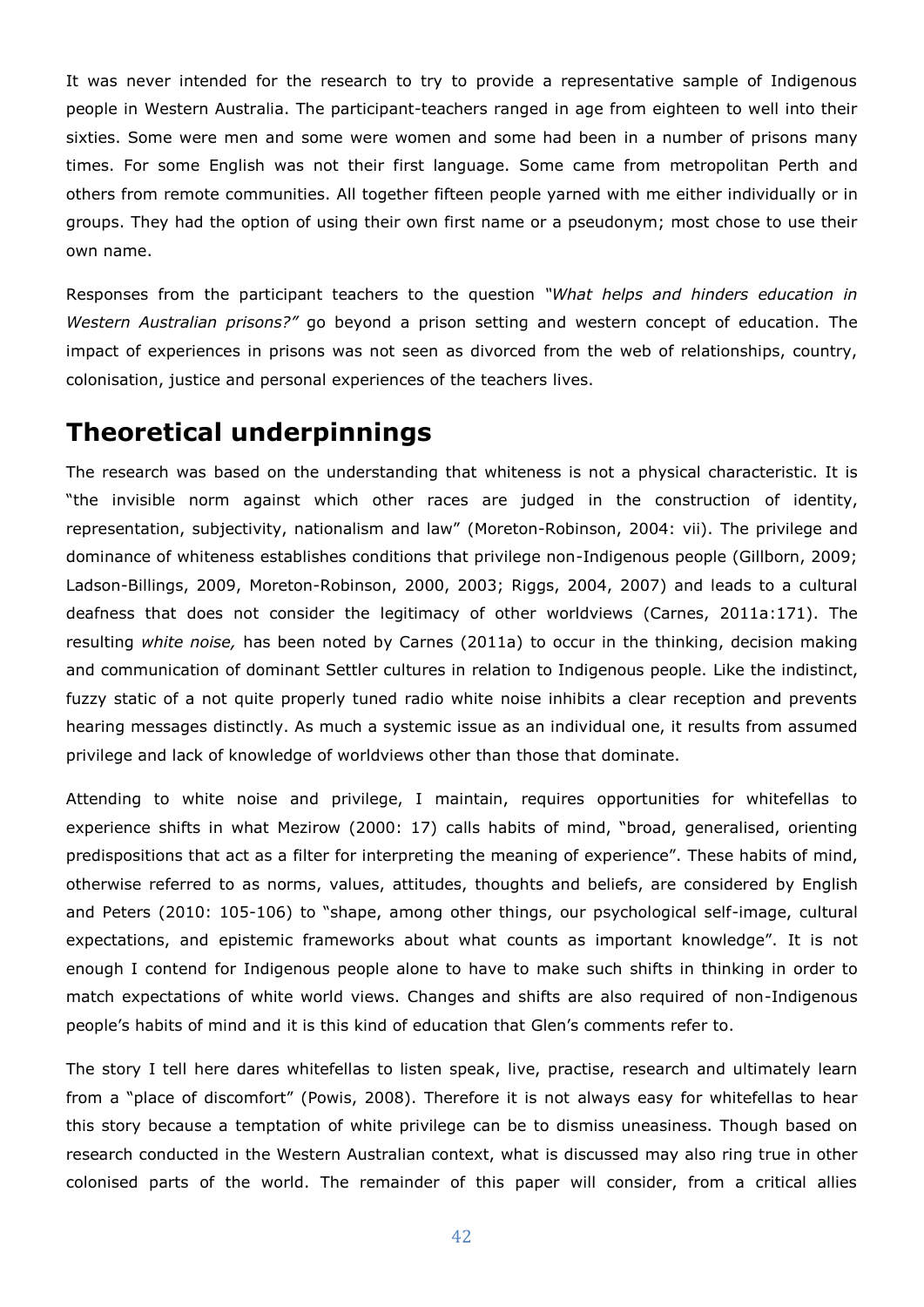perspective, gaps perceived in whitefellas cultural self-awareness and what could assist in closing those gaps.

# **"Education is colonial, it ain't ours"**

Historically, Aboriginal people have always been educated, just differently and for different purposes to the western world. Deep listening in education based on an oral tradition utilises all of aural, oral, visual and kinaesthetic senses. Learning is not an added on activity, it is part of all and every day. Diversity is valued, all people are of equal value and have a right to be heard (Atkinson, 2002; 35-36).

White teacher, Green (1983: 9-10) explains what he is taught by Ngaanyatjarra people about the centrality of the kinship system, the principle of reciprocity that is based on the obligation every person has to every other person and the learning of decision making processes around the campfires. Another white researcher, Welch (1998: 207) states,

"Aboriginal education was not so much a preparation for life, as an experience of life itself … This spirituality helped impart a unity to Aboriginal traditions of education, without the subject divisions common to white schooling practices."

This way of learning is not relegated to the past. "A traditional spiritual learning basis that is related to their own country is still essential for Aboriginal people to feel strength, pride and a sense of wholeness" (Bessarab, 2008: 57-58). This is so no matter if people live in the bush, a city or a country town. Education provided in prisons does not appear to address such a spiritual learning basis. As Glen says, *education is colonial, it ain't ours.*

#### Post-colonisation: The purpose of education of Aboriginal people

From the time of colonisation formal Aboriginal education stayed exclusively in the hands of the colonizers who Welch (1998: 208) says have provide this education in ways that have included ignorance, disdain, separation, assimilation, integration and self determination. All of these approaches have been decided upon by mainstream education systems In the 1800's the purpose of education of Aboriginal Western Australians provided largely by Christian missions, was to tame and bring civilisation to the savage who, was seen as inherently inferior to the white colonisers (Brooks, 2007: 135). Thus education was provided to meet the needs of the colonisers, rather than the needs of Aboriginal communities, families or culture. In the twenty first century, education decision making still lies in the hands of colonial systems and agencies who for example introduced interventionist policies such as tying receipt of Centrelink benefits to children's school attendance. Trials of such a policy have been held in the Northern Territory, Queensland and Western Australia, largely in communities where a high percentage of Aboriginal people live.

At the initial conference of Commonwealth and State Aboriginal Authorities in 1937, A O Neville, (Chief Protector/Commissioner of Native Affairs in Western Australia for decades) states that the policy of protection in Western Australia for Aboriginal children is that "The child is taken away from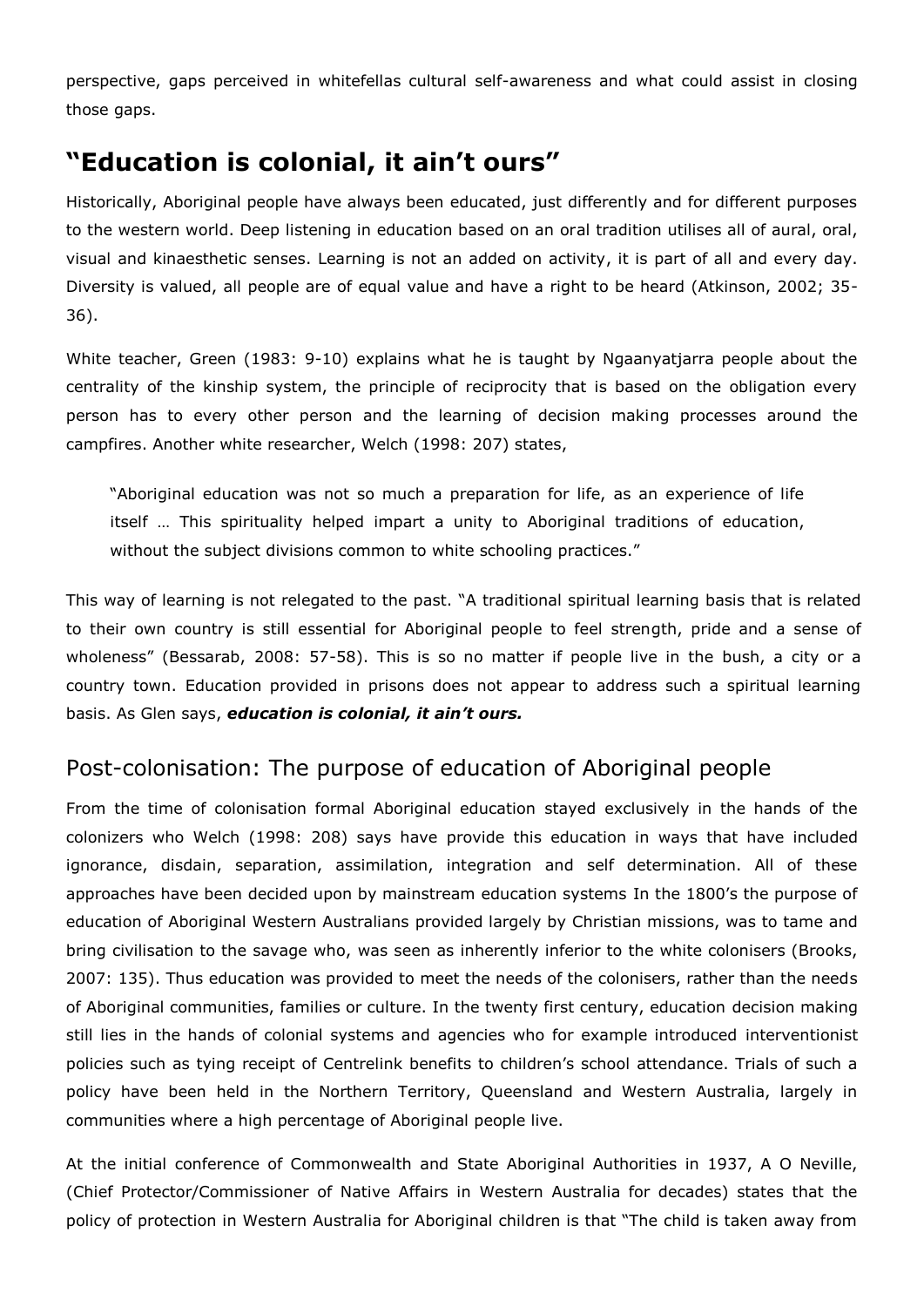the mother and never sees her again. Thus the children grow up as white, knowing nothing of their environment" (Commonwealth of Australia, 1937: 11). Those affected by such policies, which continued until the early 1970's, are now referred to as the "stolen generation" and some of their history recorded in *Bringing Them Home* (HREOC, 1997). The impact of history such as this is still felt in policy making and development of processes and programs across the education sector as children who lived under them become parents and grandparents and descendants live with the repercussions from one generation to the next (Atkinson, 2002). Non-Indigenous people still have the largest say in what, how and why Aboriginal Australians are educated.

#### Different purposes - a basis of tension between Western and Indigenous Education

Based on Grande (2000:356) Figure 1 illustrates tensions between underlying purposes of Western and Indigenous education. It is important to note that experiences of education by Indigenous people since colonisation has led to a much more complex picture (Kumar, 2009: 53) than that indicated by this table. The purpose of including it here is to illustrate the focus in white, western education on economics and "equality" at the expense of Aboriginal sovereignty and selfdetermination. Unfortunately equality can be interpreted as "everyone being the same and being treated the same" which reinforces white privilege. When education in Australia prioritises "getting a job" and a vocational agenda above all else (Down & Smyth, 2012), any gap in education is defined, addressed and evaluated by an economic, equality agenda and the focus remains on absorption into a white world.



#### **Figure 1 Sources of educational tension**

Nationally, prisons have the educational goal to provide prisoners and offenders with 'educational and vocational pathways which will support their productive contribution to the economic and social life of the community' (ANTA 2001: 3). The decision of what constitutes a 'productive contribution to the economic and social life of the community' and what the "community" consists of is totally in the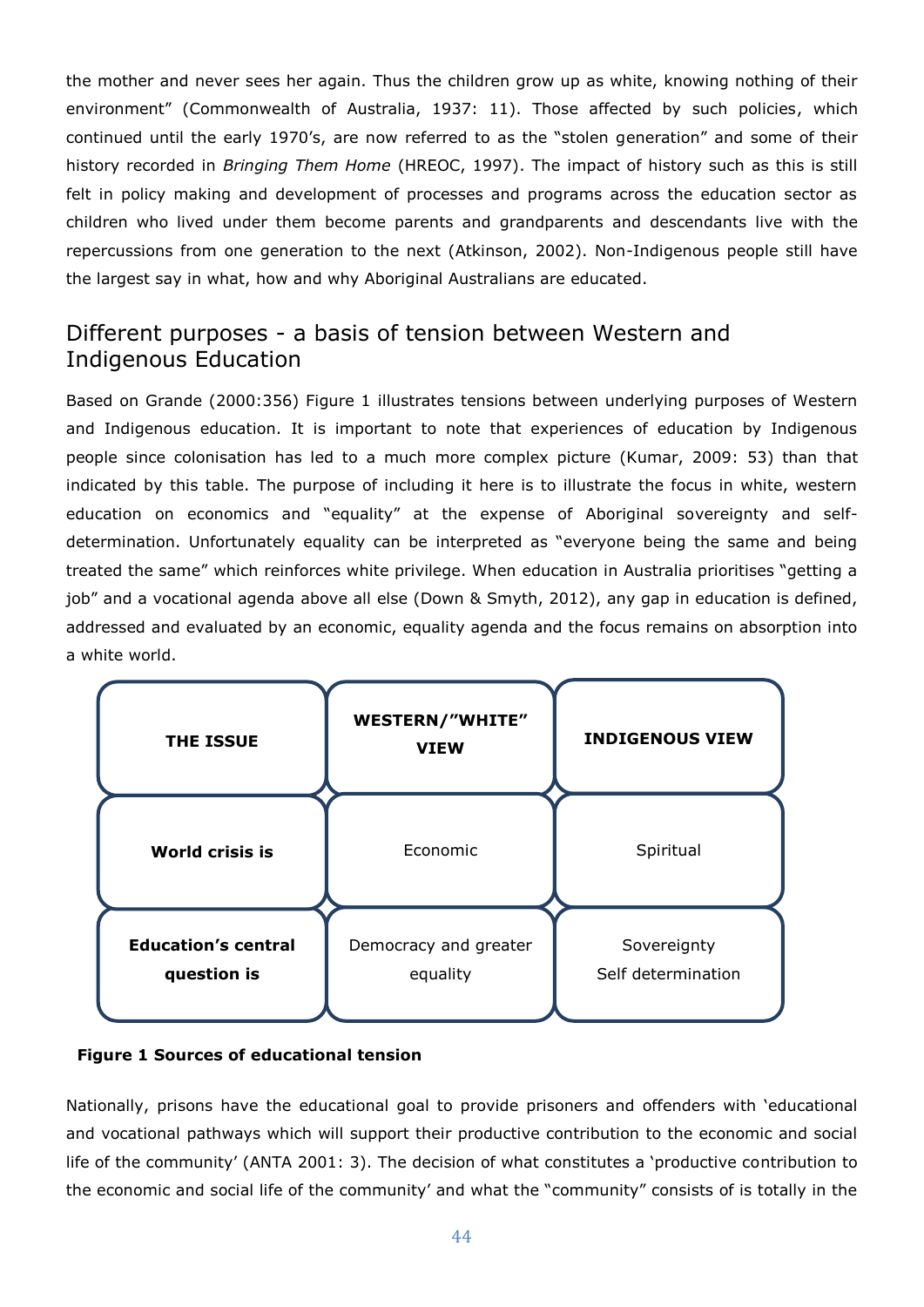hands of the dominant white culture. Considering this, it is not a surprise when Lesley says, "*In prisons and in schools, you people don't take the f…n' time to teach us …we have a different pedagogy of learning, OK? So you need to stop doing that shit with us."*

Aboriginal people were traditionally seen as a "problem" as exemplified by the aforementioned meeting of States and Commonwealth held in Canberra to discuss the "Aboriginal problem" (Commonwealth of Australia, 1937). Kate's' comment indicates that this is not a thing of the past, *Aboriginal people are seen by departments as this insurmountable problem… "We don't know how to deal with it so we'll just ignore it". Western Australia is the biggest education area in the southern hemisphere and there are lots of differences. In central office they don't understand… in the Kimberly you've got something like 54 language groups, you've got different protocols and you can't say "this is what is going to happen across the state". It won't work. They don't understand the differences and that each region and community is different to one another.*

Like Glen, Kate believes that whitefellas need education; *Wadjellas have so much to learn from Aboriginal people if only …Wadjellas would just shut up and listen. … "You've got all the qualifications and you know everything… but will you just bloody shut up and listen?"*

Daisy too refers to the need for whitefellas to learn and listen, *Shouldn't be Aboriginal people having to change all the time; white people need to do that too. Teach them what they have done to us so they understand.* On another occasion she says, *Government and politicians need to come to the lands for a week and see how people live, how they are crowded in houses like sardines, not just fly in, talk some rubbish and leave. …come three*  times; once to see, once to learn and once to understand. They need to sit and listen. The cacophony of "white noise" (Carnes, 2011a) from fly in/fly out visitors must be deafening to Aboriginal ears.

#### **With privilege comes denial**

Black and Stone (2005: 251) believe that "privileged persons live in a distorted reality" similar to the denial of someone with a chemical dependency. Denial serves to maintain the status quo and avoid the unpleasant consequences of acceptance, including the need to act to bring about change. Being privileged enshrines the option of denial and disrupts the chance to build strong relationships. Challenging the assumptions under denial is required to build relationships of trust Armstrong & Shillinglaw (2011) see as necessary for effective education in any setting.

The dominant history of Western Australia is a series of denials and myths providing a basis of Aboriginal policy (Milnes, 2005). Terra Nullius, the founding myth upon which Australia is colonised, enables settlers to "render a people invisible" Milnes (2005: 15). There is still a very long way to go. The Australian government in September 2012 postponed a referendum to change the constitution to recognise First Nations Peoples in Australia as the first inhabitants. The disturbing reason given for postponing is that "there is still not enough community support for a successful referendum" (Cullen, 2012). Despite the 1967 referendum including Aboriginal people in the Census statistics,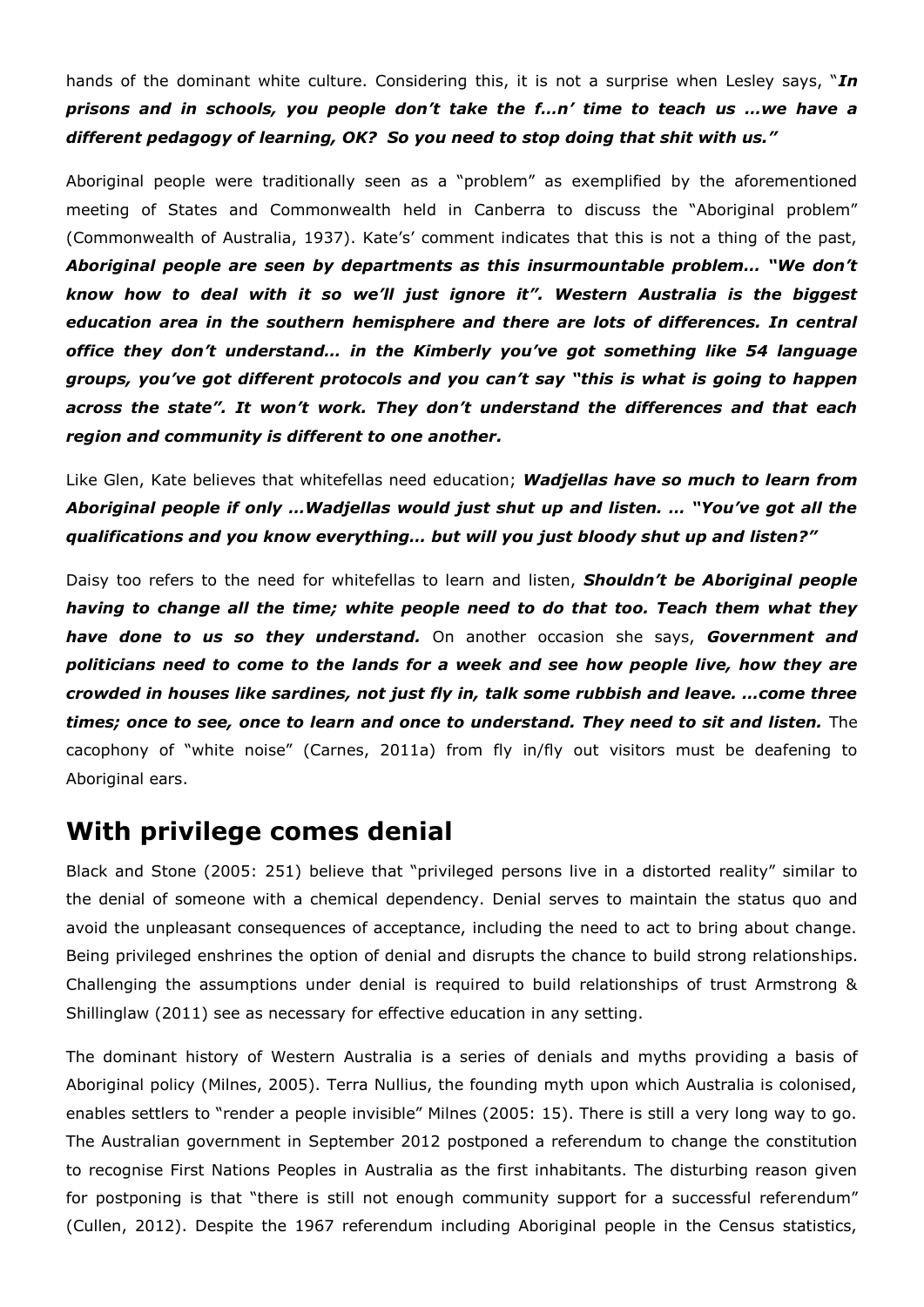white privilege still dictates to the majority of Australians that the First Peoples of the continent need not be acknowledged as such.

In the twenty-first century "mutual obligation" is another myth used to excuse interventionist policies. In effect such policies do little more than perpetuate welfare dependency and continue to deny Aboriginal sovereignty (Cronin, 2007). Sovereignty of Aboriginal people in Australia has never been acknowledged; there has been no treaty or constitutional protection of Indigenous rights (Hocking, 2005, 268). As Lesley said, *This is my f…ing land and I've got nothing. You've … taken my family, you've taken my f…ing culture, you've taken my lifestyle, you've left me with nothing. And then blamed me, said this is because I'm a lazy black. She pauses for a long time before adding quietly, "And you wonder why we're cranky."*

Denying sovereignty denies the very existence of Aboriginality. Svensson (1992) acknowledged this by saying, "Cultural survival is closely connected to self-determination and political rights" (cited in Hocking, 2005, 249). Katherine speaks of her experience of denial of sovereignty, *I didn't grow up with culture and that's really hard and I struggle with that… It stuffs you up to not know who you are… I felt I was despised everywhere you know. I had a real loss of identity and a lot of our kids face that kind of loss of identity.* This comment epitomises the experiences of thousands of Aboriginal people (HREOC, 1997)

As western and Indigenous views on education differ, so do meanings of the term sovereignty. This difference is highlighted here because it is another point of tension in the white, dominant discourse. Sovereignty, as whitefellas understand it, developed originally in Europe as a way of ensuring the power and privilege of the monarch or the church (Falk & Martin, 2007; 35). In this model the power resides in a figurehead and is exercised downward (Brady, 2007: 142). In colonised countries, lands are claimed in the name of the sovereign king or queen. Over time, the meaning changes to include independence of a state from any other state (Falk & Martin, 2007). Today, however, sovereignty is variously used to mean domestic, dependent nations as in the USA, connected to self-government as in Canada or, as Cunneen (2005, 52) describes, "a state of denial" as in Australia.

#### Aboriginal Sovereignty is more than mere statehood

Redbird (1995) believes white institutions and law are based on political understandings of sovereignty as outlined above. To the Aboriginal teachers I listen to, however, it is much more than this and does NOT refer to statehood (Behrendt, 2003:102).

Aboriginal sovereignty is based on responsibility, community and belonging; it is who someone is, how they identify and where they belong in the world. Sovereignty is held within the individual in the context of the family, community and country. The 'belonging' is geographical, communal, familial and spiritual. As Brady (2007: 148) says, "when Indigenous Australians are removed from, or choose to leave, the land of their nation, we do not locate it outside of ourselves, but in contrast carry that connection within our being." Sovereignty of self is inextricably tied with where a person is from and their kinship system.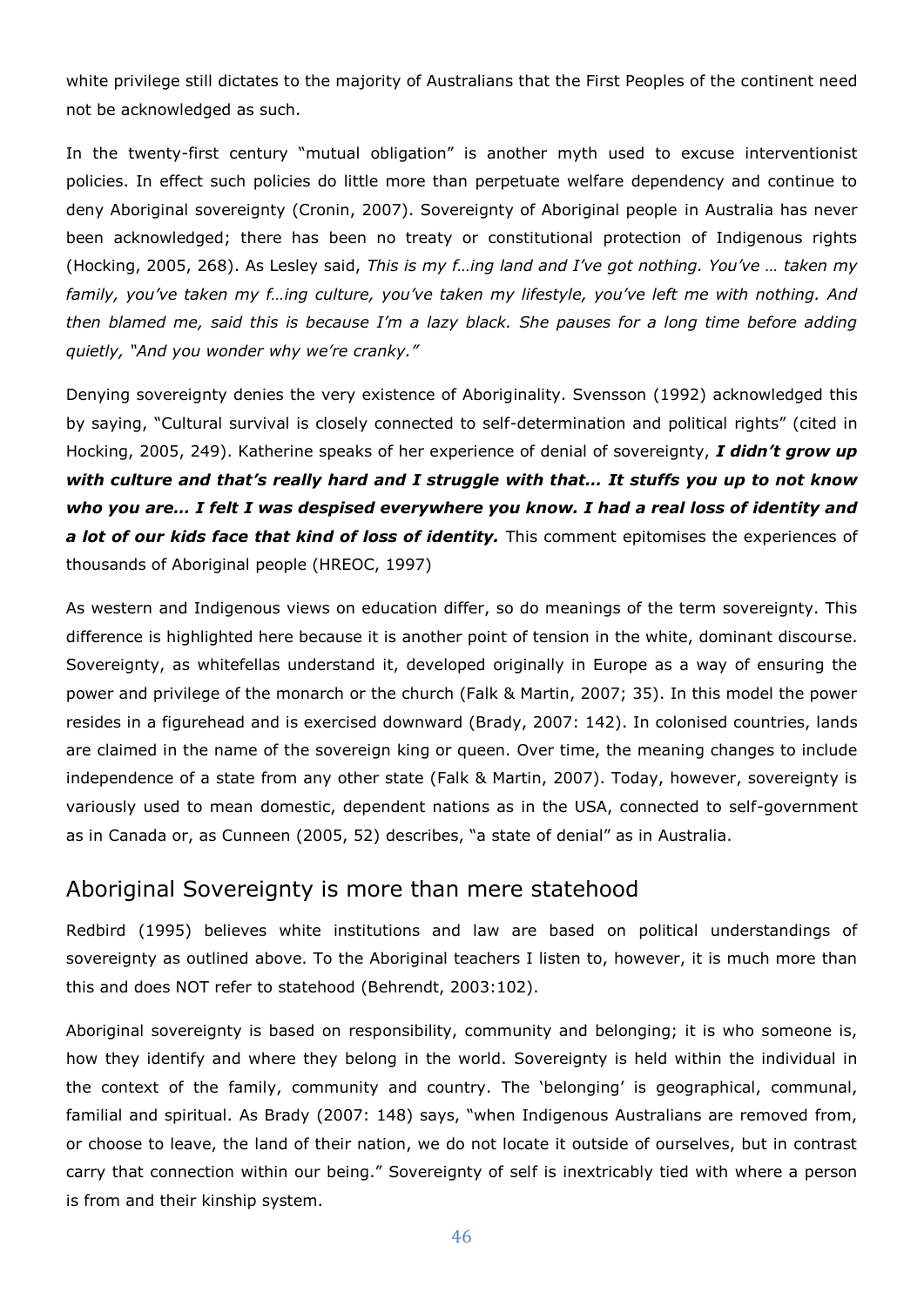For Australia's Indigenous peoples, self-determination is key crucial to sovereignty. Selfdetermination is not, as so often used in Australia, a distinct administrative policy to be implemented by mainstream colonial institutions such as education and policing (Cunneen, 2005, 55). It is, as clarified by Waters (2005: 192) "about having political power to exercise community or individual self-determination".

Aboriginal sovereignty does not require permission or paternalism from whitefellas to exist. "It is maintained through pre-existing, pre-European models of governance. Such models continue to be culturally and politically sustainable, regardless of a lack of legal recognition by Australian governments" (Birch, 2007: 107). As Vicki says about Aboriginal culture, It's *a living thing, whether you believe it or not. It's living and in here* (she gestures to her heart).

#### **Beyond cultural awareness to cultural self-awareness**

Glen is clear about what kind of education is required, *The Aboriginal side of history needs teachin' as well.* Daisy's words clarify this further; *White people should learn about their place in the history of Aboriginal people from Aboriginal people point of view and learn from Aboriginal people.*  Whitefellas need to learn about white privilege if denial is to be addressed. Such recommendations were made fifteen years ago in Bringing Them Home (Human Rights and Equal Opportunity Commission, 1997: 255-256). Recommendations 8a, 9a and 9b specifically advise that primary and secondary school students, professionals working with Indigenous people of any age, and all undergraduates and trainees in relevant professions should include, as part of core and compulsory "education about the history and effects of forcible removal."

As far as I am aware this has not yet occurred. It is time for the privileged decision makers amongst us to ask "why?"; "what assumptions underlie the decisions to continue not to act?" Fredericks (2008: 81) calls for similar action when she highlights the need to "extend beyond knowledge gained through cross-cultural awareness training to … programs designed to raise awareness of and address white race privilege … and that knowledge should encourage and instil the will for change and action."

I call such a training process cultural self awareness. The focus is on white privilege and the impact it has on us all; it requires turning the mirror onto the whitefellas world and the way it works to exclude and disadvantage Indigenous people. It requires white organisations and individuals to be honest about assumptions and examine critically the quality and reliability of their sources of information. It does not focus on guilt but on transformative inquiry, education and learning. It is a process that requires willingness and commitment, not a one off, 'tick-a-box' duty.

Such training differs from standard "diversity" training because it focuses on developing relationship with Aboriginal communities and assumes Aboriginal sovereignty. The training is based upon learning from Aboriginal and other Indigenous academics and authors as well as some media such as movies that show an Aboriginal view of history.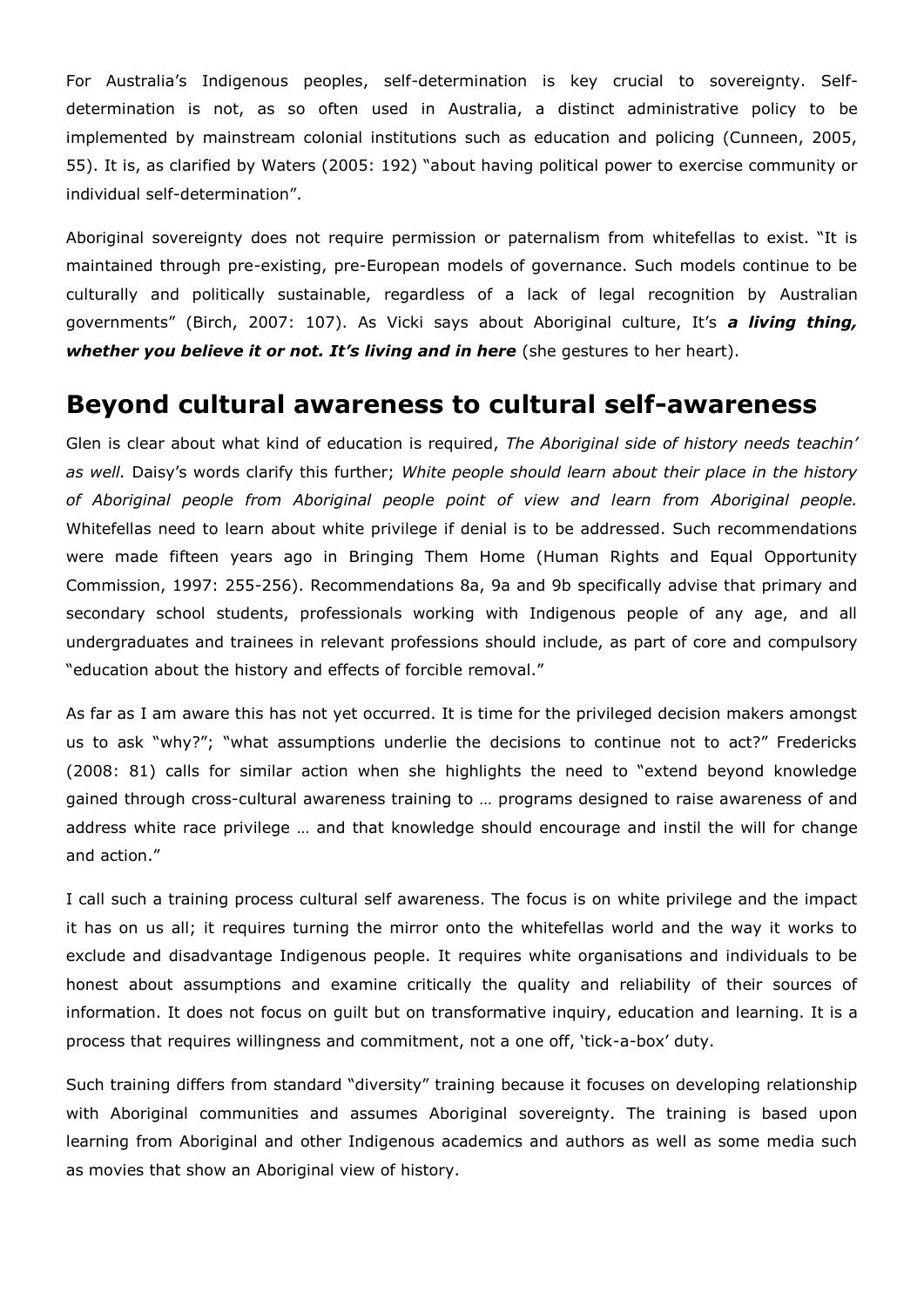The discomfort mentioned at the beginning of the paper can really kick in when whitefellas are challenged. To extend the chemical dependency metaphor of Black and Stone (2005), there is likely to be an "arcing up" and "acting out" similar to that often witnessed when someone with a chemical dependency is challenged about their addiction. Therefore, this type of work requires committed critical allies who are able to stay with the journey it will be and who themselves have a strong, trusting mutually respectful relationship with Aboriginal people at a personal level.

As exemplified by Martin's (2008; 131-133) research protocol, respecting sovereignty begins with relationship building and maintenance of agreed good manners in a way that is operationalised into demonstrable researcher behaviour. For example, respecting culture is evidenced in self-regulating researcher behaviour of "not moving objects, nor taking anything from Buru (country) and giving priority to the needs of Buru Bama and Community" (Martin, 2008: 133). Based on 'the principles for maintaining personal and communal relatedness" (Martin 2008; 132) this form of respect happens out of desire for strong, reciprocal relationship, not duty. Whitefellas do not have to wait for governments to "get on with tackling the rules of co-existence" (Brennan *et al*., 2001: 8)

#### Humility

Powis (2008: 86) ponders the difficulties of how to do whiteness differently and decides that increasing self awareness is not "singular epiphanies … grand moments on the road to Damascus: rather they recur for me, return to me, in the ordinariness of every day." (Powis, 2008: 86). She believes that being reflexive and aware of being in dialogue with al the voices with which she is in relationship is a place to begin. This resonates with my own journey over the last decade of an emerging understanding of the importance and place of humility. I would add, however, the importance of avoiding self-indulgent navel-gazing that makes my whiteness rather than Aboriginal sovereignty the issue.

Powis (2008: 90) also recalls being confronted by an Indigenous Australian with, "you haven't been around that long – where do you fellas come from anyway?" Her response describes my experiences in this learning project. "In that moment I felt humbled by an apprehension of similarities and profound differences in the form that 'our' historical work might assume: …. I touched the edges of humility, and realised …how little space we give humility in conversations within psychology." The same is true of conversations in education. Yet, for me, grappling with humility is one of the most central and vital things I am learning. Whitefellas transformative education needs inclusion of conversations about humility.

#### Holding up the mirror

On the journey I take, the prioritising and privileging of Indigenous voices gives me an opportunity to hold up a mirror to my own white privilege and see a reflection containing some of what the Aboriginal teachers would see in me. Jo's teaching for example comes to mind when I reflect on white privilege, ignorance and the need to learn humility.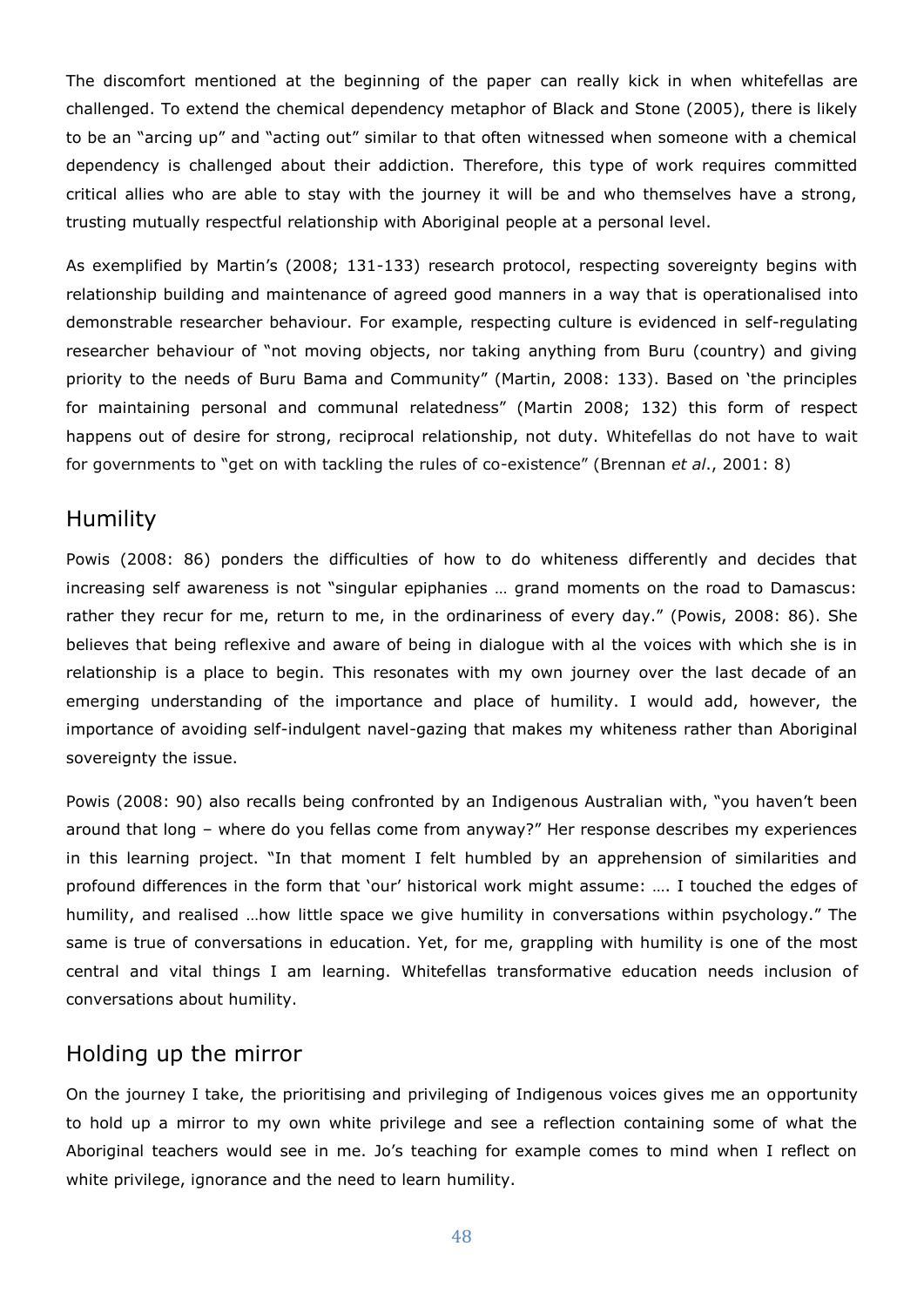*The Judge … made a statement … "before I sentence these young men I want every parent of every one of these kids to do something about the feuding. I don't care what they do and I want evidence." Do you know how ridiculous that was?!!!! Who is going to talk to a feuding family member and say "well what are we going to do about this?' The judges and the white people they don't get the full thing about Aboriginal family feuding.*

#### Aware, sensitive, competent, safe… or culturally self-aware?

It has been found that training in cultural awareness does not always ensure cultural competence and culturally safe service delivery (Westerman, 2007: 138). Bin-Sallick (2003: 21) acknowledges that education can learn from health in relation to culturally safe practice when she says, "We need to extend [cultural safety] from our psyches and put it out there to be developed, discussed, debated and evaluated. This is what is beginning to take place within Indigenous health – so why not Indigenous education?"

Based on the teachings of the teacher-participants in this research, I argue that increasing cultural self-awareness in mainstream institutions such as prisons and schools is a necessary step. This need is further supported by indications from reports from the Western Australian custodial inspector (OICS, September, 2010; August, 2010) who indicates inadequate provision of even basic cultural awareness to prison staff.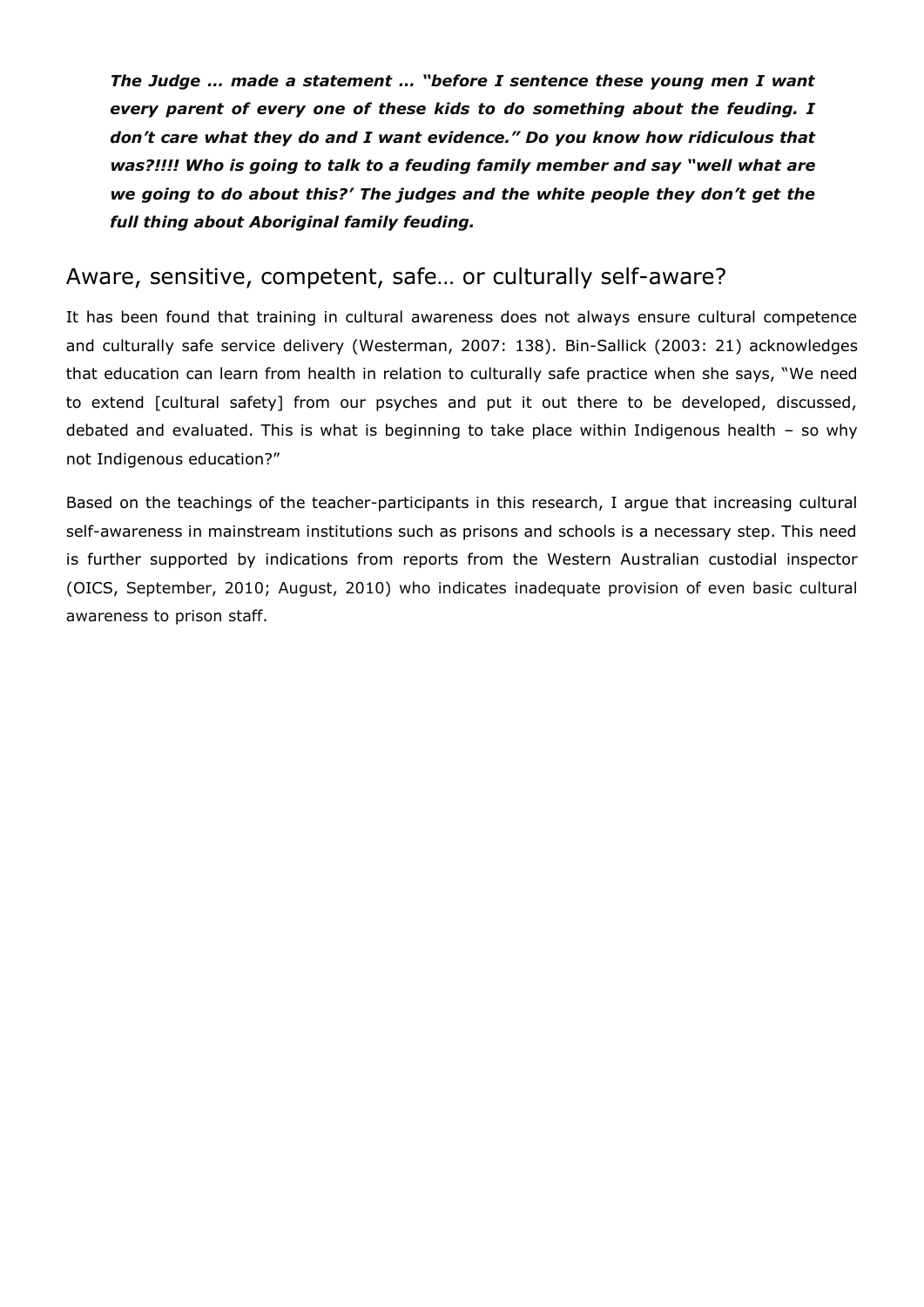| What it is<br>called    | What it is usually<br>about                                                                                                                                                                                                                                                                                                                                                                                                                              | <b>The focus</b><br>is on                    | <b>Usefulness of</b><br>training limited<br>bν   |
|-------------------------|----------------------------------------------------------------------------------------------------------------------------------------------------------------------------------------------------------------------------------------------------------------------------------------------------------------------------------------------------------------------------------------------------------------------------------------------------------|----------------------------------------------|--------------------------------------------------|
| cultural<br>awareness   | Acknowledges we do not<br>all have one shared<br>history; demystifies the<br>unknown.                                                                                                                                                                                                                                                                                                                                                                    | Focus is on learning about<br>our difference | The level of whitefellas cultural self awareness |
| cultural<br>sensitivity | Sees differences are not<br>right/wrong, better/<br>worse  they just "are".<br>Involves a growing<br>awareness that actions<br>impact on others                                                                                                                                                                                                                                                                                                          |                                              |                                                  |
| cultural<br>competence  | Improves the skills of<br>professionals and their<br>ability to honour and<br>respect beliefs, attitudes<br>and behaviours of clients<br>and staff                                                                                                                                                                                                                                                                                                       |                                              |                                                  |
| cultural<br>safety      | 'is about  learning<br>together with dignity and<br>truly listening'.<br>[Eckerman et al., 2006:<br>213].<br>Has a focus on building<br>relationships with diverse<br>groups in the community<br>and being guided by<br>them as experts in their<br>own needs and lives.<br>Means becoming more<br>and more aware of how<br>you are perceived by and<br>impact on others.<br>Works to extend the<br>frame of reference<br>beyond a merely western<br>one | Us learning how to relate                    |                                                  |

#### **Figure 2 Defining cultural awareness, sensitivity, competency and safety**

The Inspector of Custodial Services (OICS, September, 2010; August, 2010) reveals that the 'one size fits all' cultural awareness training on offer does not work effectively in either metropolitan or regional prisons. The staff at Greenough prison for example "had concluded that the Department's training package was too metropolitan focused and not culturally appropriate for the prisoners held at Greenough" (OICS, August 2010: 34). On the other hand at Casuarina, the largest metropolitan prison, the Inspector concludes that "despite the very high numbers of Aboriginal prisoners, this inspection found that little training in culturally appropriate custodial management had been provided to staff" (OICS, September 2010: 49). Prison Support Officer staff at Causarina speak of the need for ongoing cross cultural training and the perceived ignorance of many custodial staff of what is and is not culturally appropriate (Carnes, 2011c: 9)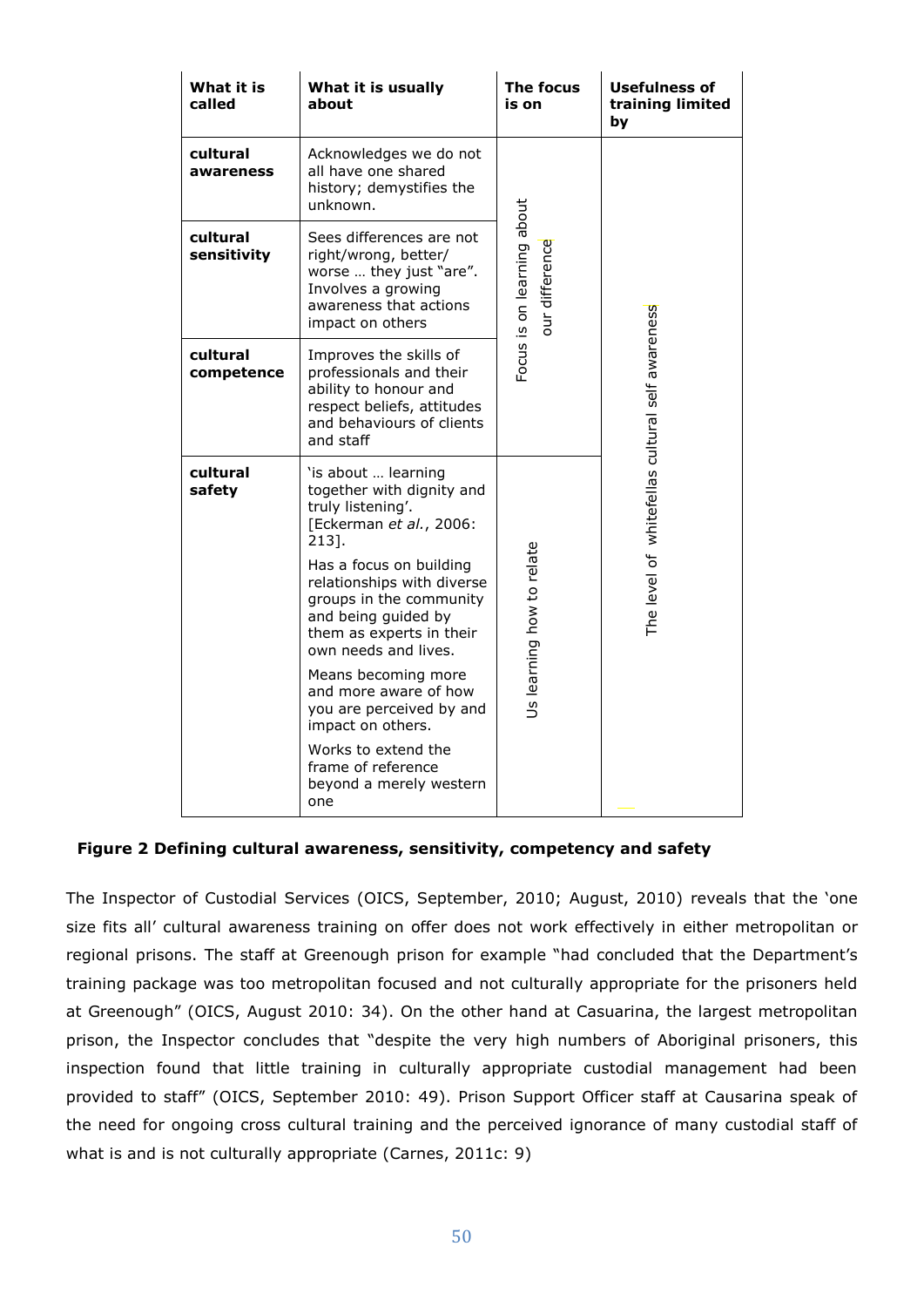Figure 2 provides my understanding of some of the common terms in use in "cross cultural" training. It draws heavily on work from the health sector, especially from the Australian publication *Binan Goonj: Bridging cultures in Aboriginal health* (Eckerman *et al*., 2006). I also am informed by *Antiracist Health Care Practice* (McGibbon & Etowa, 2009) and *Cultural Safety in Aotearoa New Zealand* (Wepa, 2005). It is also important to note that models exist that aim to increase non-Indigenous cultural self-awareness. One such process has been developed by Indigenous Australians in the form of an audit sequence for individuals and organisations outlined by Walker & Sonn (2007: 173-176). What is emphasised is not so much the content of learning but the ongoing process that needs to be adopted.

# **The impact of white privilege and ignorance is not Aboriginal bliss**

White ignorance has not led to Indigenous bliss. For Aboriginal people, the outcome of colonisation, dispossession and loss of sovereignty is a legacy of historical trauma, loss and grief (HREOC, 1997: 4). Symptoms of trauma and loss include social disadvantage, economic disadvantage, community disintegration, health problems, self invalidation, dysfunctional relationships, inadequate education, suicide, homicide, accidental deaths, domestic violence, child abuse and alcoholism (Cajete, 1994: 189; Sotero, 2006: 99; Brave Heart & DeBruyn, 1998: 56). Walls & Whitbeck (2012: 1289) argue that such disadvantages traverse generations.

Aboriginal sovereignty and the impact of trauma for Aboriginal peoples as a legacy of colonisation, remain largely unacknowledged by mainstream Australia. In the 1990's there were reports and inquiries such as *Bringing Them Home*, the *Royal Commission into Aboriginal Deaths in Custody*. Unfortunately, as Hocking (2005, 268-269) notes, official and government responses to these reports "contributed to the failure to achieve full reconciliation in Australia". This leaves Aboriginal Australians living the consequences of decisions past and present that continue to be made about them, and fighting for recognition as Australia's First Peoples. Despite this Aboriginal culture, though severely harmed, has not been totally eclipsed and in many ways stays strong in the hearts of people, their families and communities. I think Glen captures what is necessary when he says, *"I tell ya who needs educatin', wadjellas'***"**.

# **Conclusion**

The teachings of Glen and other participants in this research reveal a gap in whitefellas cultural selfawareness. This gap is related to persistent white noise created by being raised in, taught in and working in a colonial system. As non-Aboriginal people we have unearned privileges which are often invisible and unacknowledged. Ultimately the heart of the resulting gap links to an unacknowledged legacy of colonisation and the associated denial of Aboriginal sovereignty. Addressing this gap in non-Indigenous cultural self-awareness by learning from Aboriginal people and adopting ongoing review of the impact of white noise is an important factor in improving education provision in any context.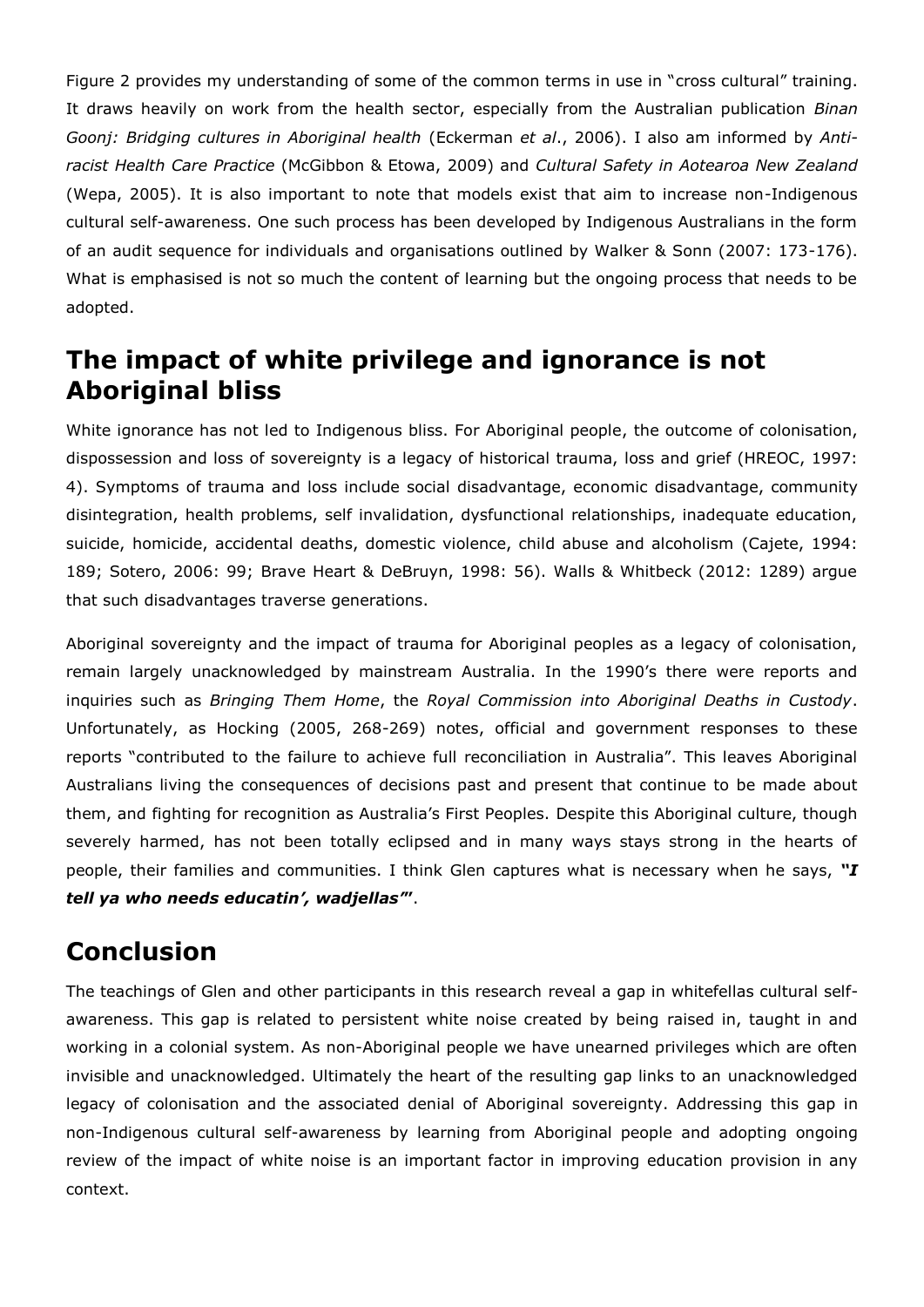# **References**

ANTA (Australian National Training Authority) 2001, *National Strategy for Vocational Education and Training for Adult Prisoners and Offenders in Australia*. Retrieved 12 March 2011 from www.acea.org.au/Content/Links/National\_Strategy\_VET\_Corrections.pdf

Armstrong, S & Shillinglaw, D 2011, 'Talking the talk: the soft tissue of reconciliation', in N Purdie, G Milgate & HR Bell (eds.), *Two way teaching and learning: toward culturally reflective and relevant education,* Camberwell: ACER Press, pp. 223-242.

Atkinson, J 2002, *Trauma Trails: recreating song lines*, North Melbourne: Spinifex.

Behrendt, L 2003, *Achieving Social Justice: indigenous rights and Australia's future*. Sydney: The Federation Press.

Bessarab, D 2008, 'Country is lonely', in S Morgan, T Mia & B Kwaymullina (eds.), *Heartsick for country: stories of love, spirit and creation,* Fremantle, WA: Fremantle Press, pp. 43-58.

Bessarab, D & Ng'andu, B 2010, 'Yarning about yarning as a legitimate method in Indigenous research', *International Journal of Critical Indigenous Studies, 3*(1), pp. 37-50.

Bin-Sallik, M 2003, 'Cultural Safety: Let's name it!', *The Australian Journal of Indigenous Education, 32*, pp. 21-28.

Birch, T 2007, 'The invisible fire': Indigenous sovereignty, history and responsibility, in A Moreton-Robinson (ed.), *Sovereign Subjects: Indigenous sovereignty matters*, Crows Nest, NSW: Allen and Unwin, pp. 105-117.

Black, L & Stone, D 2005, 'Expanding the definition of privilege: the concept of social privilege', *Journal of Multicultural Counseling and Development, 33*(4), pp. 243-255.

Brady, W 2007, 'That sovereign being: history matters', in A Moreton-Robinson (ed.), *Sovereign Subjects*, Crows Nest, NSW: Allen and Unwin, pp. 140-151.

Braveheart, MYH & DeBruyn, LM 1998, 'The American Indian holocaust: healing historical unresolved grief', *American Indian Alaskan Native Mental Health Research, 8*(2), pp. 56-78.

Brennan, S, Gunn, B & Williams, G 2001, 'Treaty; what's sovereignty got to do with it?', *The treaty project.* Issues Paper No. 2, retrieved from http://www.gtcentre.unsw.edu.au/sites/gtcentre.unsw.edu.au/files/mdocs/Issues\_Paper2.pdf

Brooks, MC 2007, 'Charting the "false maps" of Australian Aboriginal education: rethinking education policy from a general semantics perspective', *ETC.: A Review of General Semantics, 64*(2), pp. 135- 144.

Cajete, G 1994, Look to the mountain: an ecology of Indigenous education. Durango, Colorado: Kivaki Press.

Carnes, R 2011a, 'Changing Listening Frequency to Minimise White Noise and Hear Indigenous Voices', *Journal of Australian Indigenous Issues, 14*(2-3), pp. 170-184.

Carnes, R 2011b, *Signposts that helped a white activist find her way as a critical ally*. Directions and Intersections: Proceedings of the 2011 Australian Critical Race and Whiteness Studies Association and Indigenous Studies Research Network Joint Conference. Retrieved 9 December 2011,from www.acrawsa.org.au

Commonwealth of Australia 1937, *Aboriginal Welfare: Initial conference of Commonwealth and State Aboriginal authorities*, retrieved from www.nla.gov.au/apps/doview/nla.aus-vn118931-p

Corradi Fiumara, G 1990, '*The other side of language: a philosophy of listening',* (C Lambert, Trans.), London: Routledge.

Cronin, D 2007, 'Welfare dependency and mutual obligation: negating Indigenous sovereignty', in A Moreton-Robinson (ed.), *Sovereign Subjects*, Crows Nest, NSW: Allen and Unwin, pp. 179-200.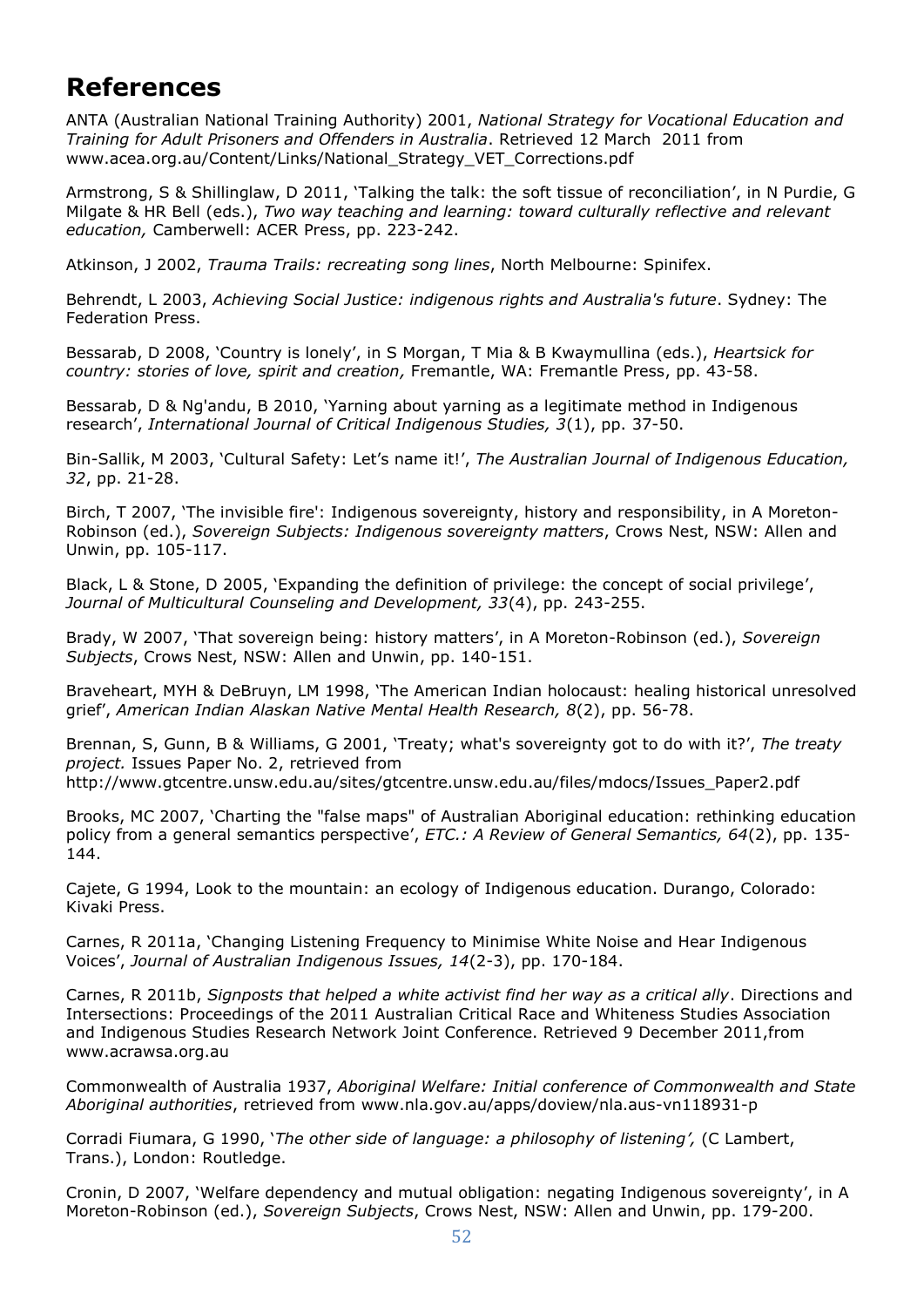Cullen, S (22 September 2012), 'Referendum on Indigenous recognition postponed', retrieved 25 September 2012, from www.abc.net.au/news/2012-09-20/referendum-on-indigenous-recognitionpostponed/4271412

Cunneen, C 2005, 'Consensus and Sovereignty: rethinking policing in the light of Indigenous selfdetermination', in BA Hocking (ed.), *Unfinished Constitutional Business? Rethinking Indigenous selfdetermination,* Canberra: Aboriginal Studies Press, pp. 47-60.

Dodson, PL, Elston, JK & McCoy, BF 2006, 'Leaving Culture at the Door: Aboriginal Perspectives on Christian Belief and Practice', *PACIFICA 19* (October), pp. 249-262.

Down, B & Smyth, J 2012, 'Getting a job': vocationalism, identity formation, and critical ethnographic inquiry, *Journal of Educational Administration and History, 44*(3), pp. 203-219.

Eckerman, A, Dowd, T, Chong, E, Nixon, L, Gray, R, & Johnson, S 2006, '*Binan Goonj: Bridging cultures in Aboriginal health',* (2nd ed.), Marrickville: Elsevier Australia.

Falk, P & Martin, G 2007, 'Misconstruing Indigenous sovereignty: maintaining the fabric of Australian law', in A Moreton-Robinson (ed.), *Sovereign Subjects*, Crows Nest, NSW: Allen and Unwin, pp. 33- 46.

Frankenburg, R 1993, *White women, race matters*. Minneapolis: University of Minnesota Press.

Fredericks, BL 2008, 'The Need to Extend Beyond the Knowledge Gained in Cross-Cultural Awareness Training', *The Australian Journal of Indigenous Education 37*, pp. 81-89.

Gillborn, D 2009, 'Education Policy as an act of White Supremacy: Whiteness, Critical Race Theory, and Education Reform', in E Taylor, D Gillborn & G Ladson-Billings (eds.), *Foundations of Critical Race Theory in Education*, New York: Routledge, pp. 51-69.

Grande, S 2000, 'American Indian Geographies of identity and power: at the crossroads of Indigena and Mestizaje', *Harvard Educational Review, 70*(4), pp. 343-349.

Green, N 1983, *Desert School*. Fremantle, Western Australia: Fremantle Arts Press.

Harding, S 1991, 'Whose science? Whose knowledge? Thinking from women's lives', New York: Cornell University Press.

Hocking, BA 2005, 'Commenced constitutional business? Reflections on the contribution of the Saami parliaments to Indigenous self-determination', in BA Hocking (ed.), *Unfinished constitutional business: rethinking Indigenous self-determination,* Canberra: Aboriginal Studies Press, pp. 248- 276.

HREOC (Human Rights and Equal Opportunity Commission) 1997, Bringing them home: national Inquiry into the separation of Aboriginal and Torres Strait Islander children from their families. Canberra: Commonwealth of Australia.

Iseke, J & Brennus, B 2011, 'Learning life lessons from Indigenous storytelling with Tom McCallum', in G Sefa Dei (ed.), *Indigenous philosophies and critical education: a reader* (Vol. 379, pp. 245- 261). New York: Peter Lang.

Kumar, MP 2009, 'Aboriginal education in Canada: a postcolonial analysis', *ALTERNATIVE: An International Journal of Indigenous Peoples, 5*(1), pp. 42-53.

Ladson-Billings, G 2009, 'Just what is critical race theory and what's it doing in a nice field like education?', in E Taylor, D Gillborn & G Ladson-Billings (eds.), *Foundations of critical race theory in education* (pp. 17-36), New York: Routledge.

Martin, KL 2008, Please knock before you enter: Aboriginal regulation of outsiders and implications for researchers. Teneriffe: Queensland: Post Pressed.

McGibbon, EA & Etowa, JB 2009, *Anti-racist health care practice*. Toronto: Canadian Scholars Press.

Milnes, PD 2005, *From Myths to Policy: Aboriginal legislation in Western Australia* (2nd ed.), Perth: Belco Consulting.